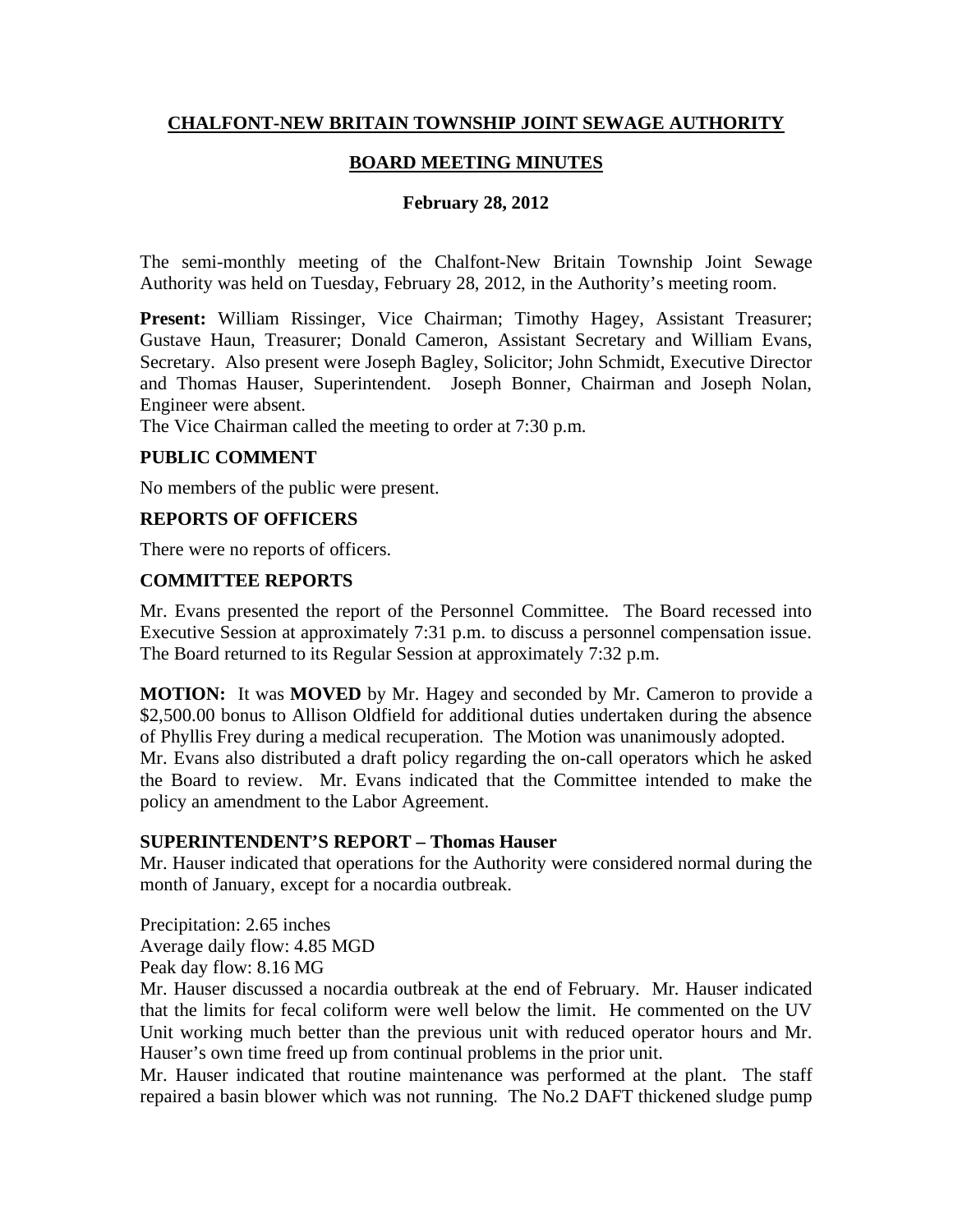is worn out and prices were secured on replacement of the pump. The prices were similar to the prices for repair of the same pump.

Routine performance was performed as scheduled in the collection system. The diesel pump at Pump Station No. 6 was "officially commissioned". Authority staff repaired leaks in manholes in the Tower Hill area.

In response to a question, Mr. Hauser indicated that the thickened sludge pump will cost about \$9,700.00.

Mr. Schmidt noted that the Authority has recently received its lab accreditation for 2012 and it is an appropriate time to point out that the lab has been accredited annually since 2006 through the valuable efforts of Mr. Hauser and Mr. Lee Cressman, both of whom should be commended.

The Vice Chairman extended compliments to Mr. Hauser and lab technician Lee Cressman for keeping the accreditation in place.

There was a general discussion about testing for the laboratory supervisor position which has not yet been put into place by DEP.

# **EXECUTIVE DIRECTOR'S REPORT – John Schmidt**

Mr. Schmidt reported on the status of electric bills for Pump Station No. 8. The homeowners association accepted the Authority's offer of payment of \$1,664.61 for the 2011 electric bills for such pump station.

Mr. Schmidt reported that an NOV had been received for Pump Station No. 6. The Authority will keep DEP informed of the status of the slip lining in the Tower Hill area. No fine has yet been imposed in connection with the NOV.

Mr. Schmidt inquired if there were any changes to the minutes for February 14 that had previously been distributed to the Board. There were no comments.

Mr. Schmidt asked the Board if it wished to make a contribution to the Lenape Valley Basketball Scholarship Fund. A contribution was made last year of \$200.00.

**MOTION:** It was **MOVED** by Mr. Cameron and seconded by Mr. Hagey to contribute \$200.00 to the Lenape Valley Basketball Scholarship Fund which includes prominent display of the Authority's name. The Motion was adopted 4-0 with Mr. Evans abstaining from the vote.

Mr. Schmidt updated the Board on the status of pipe relining in the Tower Hill area. Mr. Schmidt read to the Board correspondence from BCWSA removing Reynolds Inliner from working for BCWSA for pipe relining.

Mr. Schmidt reviewed a proposal with the Board from Insituform Technologies, Inc. through a COSTARs bid. Insituform has a window available in late March for the Tower Hill area work. The written proposal was distributed to the Board.

**MOTION:** It was **MOVED** by Mr. Evans and seconded by Mr. Hagey to accept the proposal from Insituform Technologies, Inc. to perform slip lining on the sewer line in the Tower Hill area for \$92,520.00. The Motion was unanimously adopted.

Mr. Schmidt indicated that Insituform would begin in late March subject to the weather.